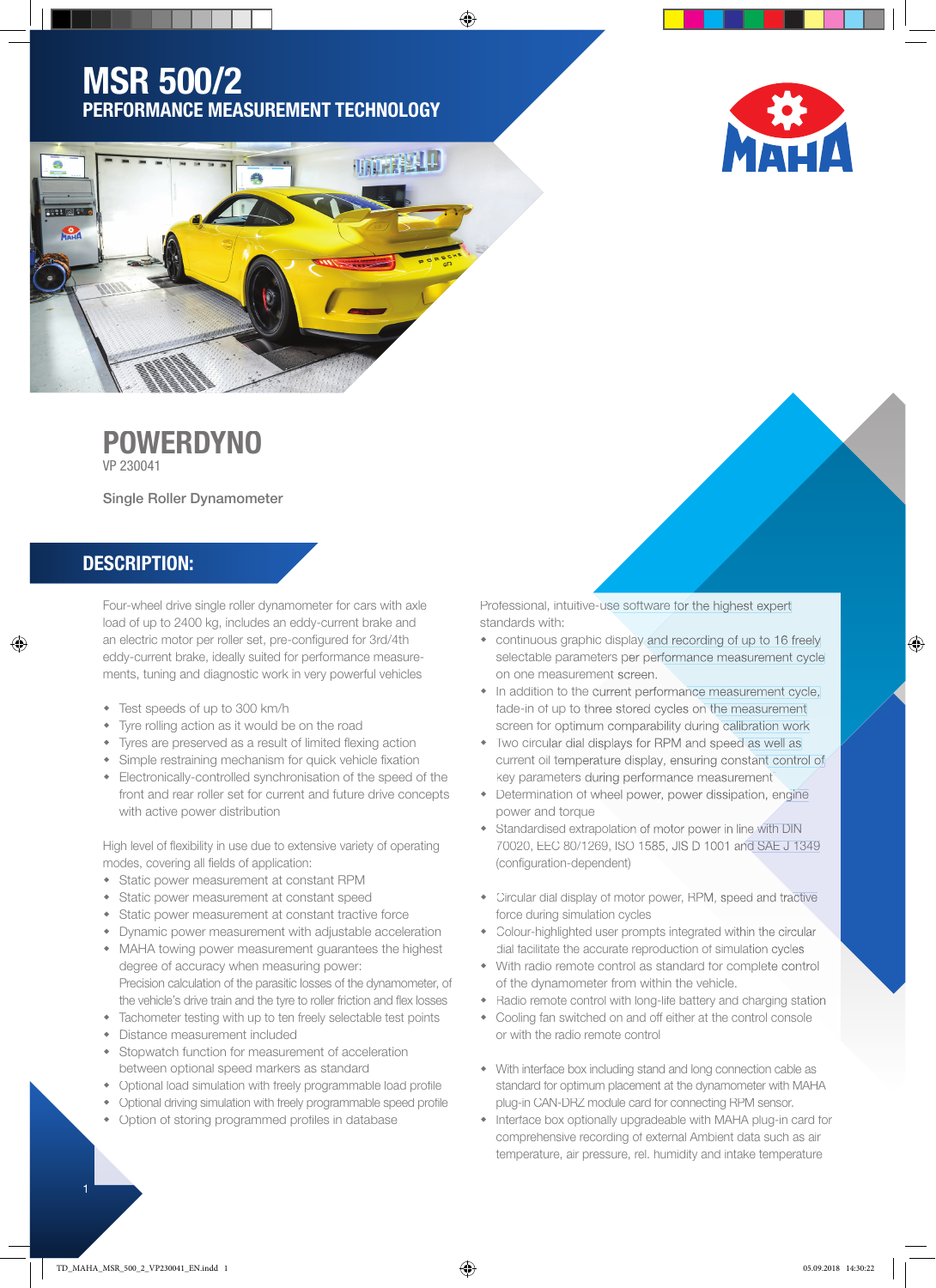- Interface box optionally upgradeable with MAHA plug-in analogue input module card with 4 sensor inputs for temperature and pressure sensors or lambda sensors.
- Optional connection of MAHA MGT 5, MDO 2 LON and MET SERIES emission testers
- Optional connection of Krupp/AIC fuel consumption measuring instruments for petrol- and diesel engines

### MCD 2000 Communication Desk Description

- Robust and multifunctional metal encasement
- Integrated switch cabinet for housing electronic components
- Lockable drawer for keypad and PC mouse and storage compartment for small items of equipment
- VESA standard bracket for holding the all-in-one PC or PC monitor
- Can be extended with optional PC storage compartment or side shelves
- Varnished with high-quality powder coating:
- window grey, RAL 7040 (switch cabinet)
- anthracite grey, RAL 7016, (side faces)

MSR 500/2 CAR 4WD Roller Set pre-configured for 3./4. eddy-current brake

Description:

♠

- Electronically-controlled synchronisation of the speed of the front and rear roller set
- Electric motor in the centre of the roller set
- Eddy-current brake on the right for each roller set
- Cover and sliding plates, gentian blue RAL 5010
- Hydraulic power unit with self-locking cylinder
- Axle distance adjustment via radio remote control (Standard version: rear roller is movable)
- Optional 30 kW electric motors instead of 22 kW for synchronisation of front and rear roller set speed
- Coating: powder coating, gentian blue, RAL 5010

## DESCRIPTION: STANDARD DELIVERY:

MCD 2000

 $\bigcirc$ 

- MCD 2000 Communication Desk
- interface box 1 including stand and connection cable with plug-in environment module (CAN-PTH module) card for recording air temperature, air pressure, humidity with plug-in RPM module (CAN-DRZ module) card for RPM recording via trigger clamp, light signal sensor, piezo clamp, clamp W and TDC sensor (insertion of max. 4 modules per box possible)
- Radio remote control for dynamometer operation with battery and charging station
- Cooling fan control
- Measuring program

#### Roller Set

- Self-supporting closed roller set with an eddy-current brake for the front axle and electric motor
- Self-supporting closed roller set with an eddy-current brake for the rear axle and electric motor
- Front and rear roller set with second eddy-current brake encasement in preparation for retrofitting of the 3rd and/or 4th eddy-current brake
- Hydraulic roller set adjustment with sliding plate set for 4WD floor unit with four eddy-current brake encasements
- Converter cabinet for electric motor control

<sup>2</sup> MAHA Maschinenbau Haldenwang GmbH & Co. KG | Hoyen 20 | 87490 Haldenwang | Germany

Phone: +49 8374 585 0 | Fax: +49 8374 585 497 | sales@maha.de | www.maha.de

⊕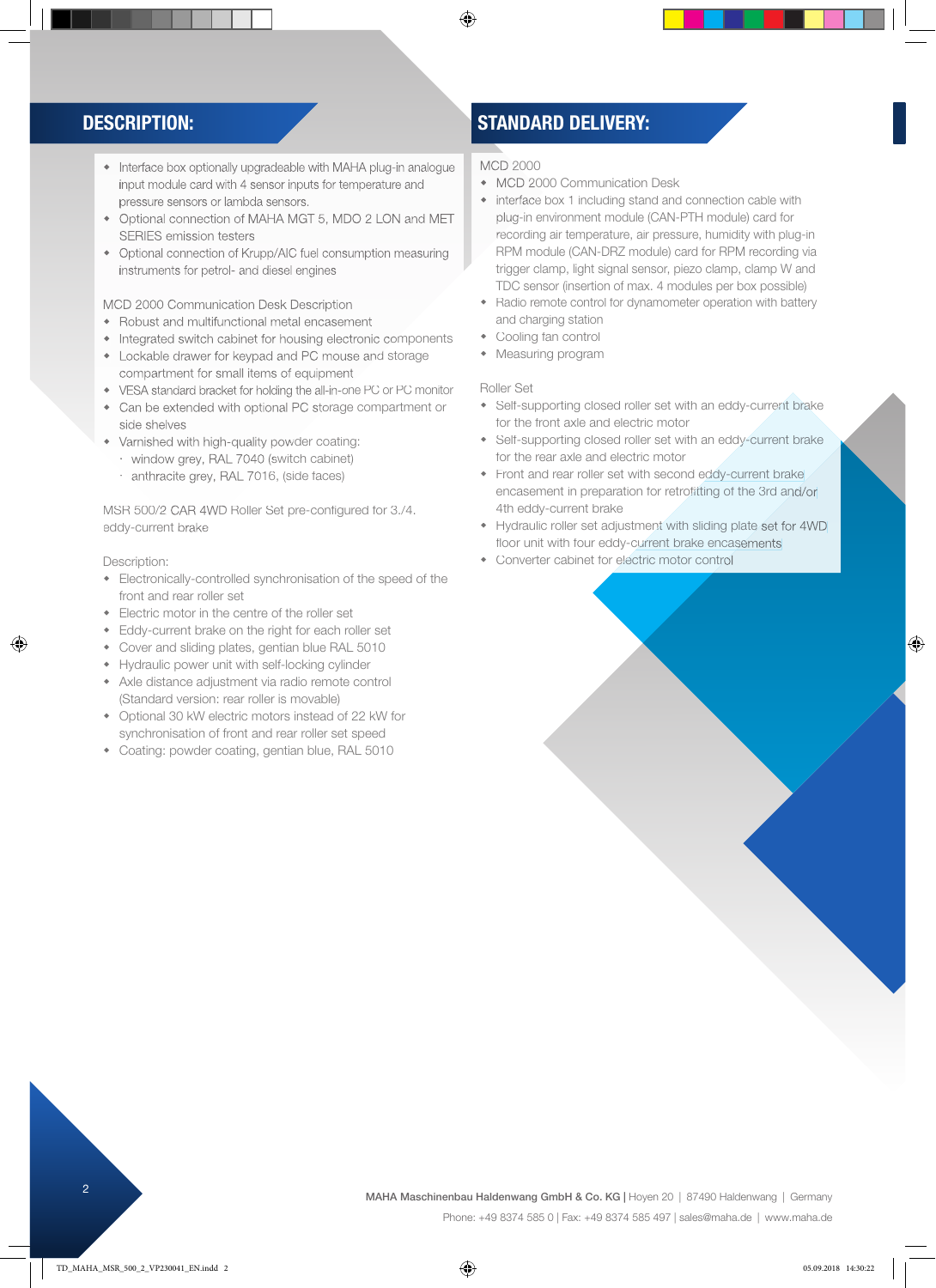## TECHNICAL DATA: ACCESSORIES:

 $\bigoplus$ 

| VZ 910176 | Industrial PC All-in-One                          |
|-----------|---------------------------------------------------|
| VZ 910177 | Industrial PC Compact                             |
| VZ 955275 | PC-Holder for placement inside MCD 2000           |
| VZ 910052 | PC-Keyboard and Mouse                             |
| VZ 910091 | DIN A4 Ink Jet Colour Printer                     |
| VZ 910165 | PC Flat Screen 22 inch (TFT Standard)             |
| VZ 910192 | Simultaneous Display Unit 40"                     |
| VZ 955244 | Rotatable & Folding Wall Holder for TFT           |
| VZ 910179 | HDMI Cable 15 m                                   |
| VZ 910180 | HDMI Cable                                        |
| VZ 910181 | HDMI-Splitter 4-Port                              |
| VZ 955274 | Side Shelf for MCD 2000                           |
| VZ 955277 | External PC Storage Shelf for MCD 2000            |
| VZ 990275 | Interface Box 2                                   |
| VZ 911145 | Pressure temp. module (CAN P2T2 Module)           |
| VZ 911146 | OBD Module (CAN OBD Module)                       |
| VZ 911240 | Analogue Input Module (CAN-AIN4 Module)           |
| VZ 990438 | Analog Outputs LPS 3000/MSR                       |
| VZ 990221 | RPM Light Signal Sensor w. reflective spots       |
| VZ 990211 | Trigger Clamp for MGT 5                           |
| VZ 990225 | Oil temperature sensor for cars                   |
| VZ 990276 | Exhaust Temperature Sensor TEMP                   |
| VZ 911150 | Software Module Emission 1 driving cycle,         |
| VZ 911151 | Software Module Emission 2 lug-down               |
| VZ 990278 | Board (DT Module)                                 |
| VP 994013 | AIC-1204 HR 2000                                  |
| VZ 975498 | Conn. kit for petrol cars, pressure control valve |
| VZ 975499 | Connecting Kit for DieselPowered Cars, Adapter    |
| VZ 994014 | Carrying Case for AIC-1204 and Accessories        |
| VZ 990427 | Wideband Lambda/AFR kit                           |
| VZ 911152 | Connection Package Petrol Emissions               |
| VZ 911153 | Conn. pack. diesel emiss. f. conn. of             |
| VZ 911154 | Conn. pack. diesel emiss. hand terminal MDO 2     |
| VZ 911155 | Conn. pack. ext. measurm. station emissions       |
| VZ 935266 | Set of Anchor Rails for MSR                       |
| VZ 935268 | Set of Ground Sleeves 140 mm for MSR              |
| VZ 935267 | Set of Ground Sleeves 190 mm for MSR              |
| VZ 935191 | Vehicle Restraint System rear side                |
| VZ 935230 | Attachment Points for Anchor Rails (4 pieces)     |
| VZ 935215 | Ni/Cr Coating for Running Rollers                 |
| VZ 935216 | Add. Eddy current brake for MSR                   |
| VZ 935270 | Stronger Motor 30 kW for MSR                      |
| VZ 975652 | Calibration Device LPS R50 universal              |
| W 997561  | Packing MSR 500/1000/1050 - Europe-               |
| W 997562  | Packing MSR 500/1000/1050 -overseas-              |

| Axle load                                                                      | 2500 kg                                 |
|--------------------------------------------------------------------------------|-----------------------------------------|
| Compressed air max.                                                            | 7 bar                                   |
| Track width                                                                    | 700 mm - 2200 mm                        |
| Roller set rotating mass                                                       | 280 kg                                  |
| Roller diameter                                                                | 504 mm                                  |
| Test speed max.                                                                | 300 km/h                                |
| Wheel power, rear axle (static) max.                                           | 260 kW                                  |
| Wheel power, rear axle (dynamic)<br>$peak$ $>$                                 | 1000 kW                                 |
| Wheel power, front axle (static) max.                                          | 260 kW                                  |
| Wheel power, front axle (dynamic)<br>peak >                                    | 1000 kW                                 |
| Tractive force Rear axle max.                                                  | 7000 N                                  |
| Tractive force Front axle max.                                                 | 7000 N                                  |
| Two electric motors each with a<br>drive power rating of                       | 22 kW                                   |
| Trailing axle: maximum speed approx.                                           | 210 km/h                                |
| Trailing axle: maximum acceleration.                                           | $0.8 \text{ m/s}^2$                     |
| Two electric motors each with a<br>drive power rating of (optional)            | 30 kW                                   |
| Trailing axle: maximum speed<br>approx. (optional)                             | 240 km/h                                |
| Trailing axle: maximum acceleration<br>(optional)                              | $1.5 \text{ m/s}^2$                     |
| Measurement accuracy wheel<br>power measurement<br>(from measured value) $+/-$ | 2%                                      |
| Wheelbase min.                                                                 | 2200 mm                                 |
| Wheelbase max.                                                                 | 3200 mm                                 |
| Adjustment track                                                               | 1000 mm                                 |
| Fuse gG                                                                        | 63 A                                    |
| Power supply                                                                   | 3/N/PF 400 V 50 Hz                      |
| Dimesions communication desk<br>$(H \times W \times D)$                        | 1560 mm x 860 mm x 420 mm               |
| Converter cabinet dimensions<br>(H x W x D)                                    | 1000 mm x 800 mm x 400 mm               |
| Dimensions roller set $(L \times W \times H)$                                  | 1095 mm x 3324 mm x 512 mm              |
| Dynamometer dimensions<br>(L x W x H)                                          | 4300 mm - 5400 mm x 4100 mm<br>x 512 mm |
| Weight roller set                                                              | 1300 kg                                 |
| Communication desk weight incl.<br>packaging                                   | 150 kg                                  |

 $\bigcirc$ 

 $\bigoplus$